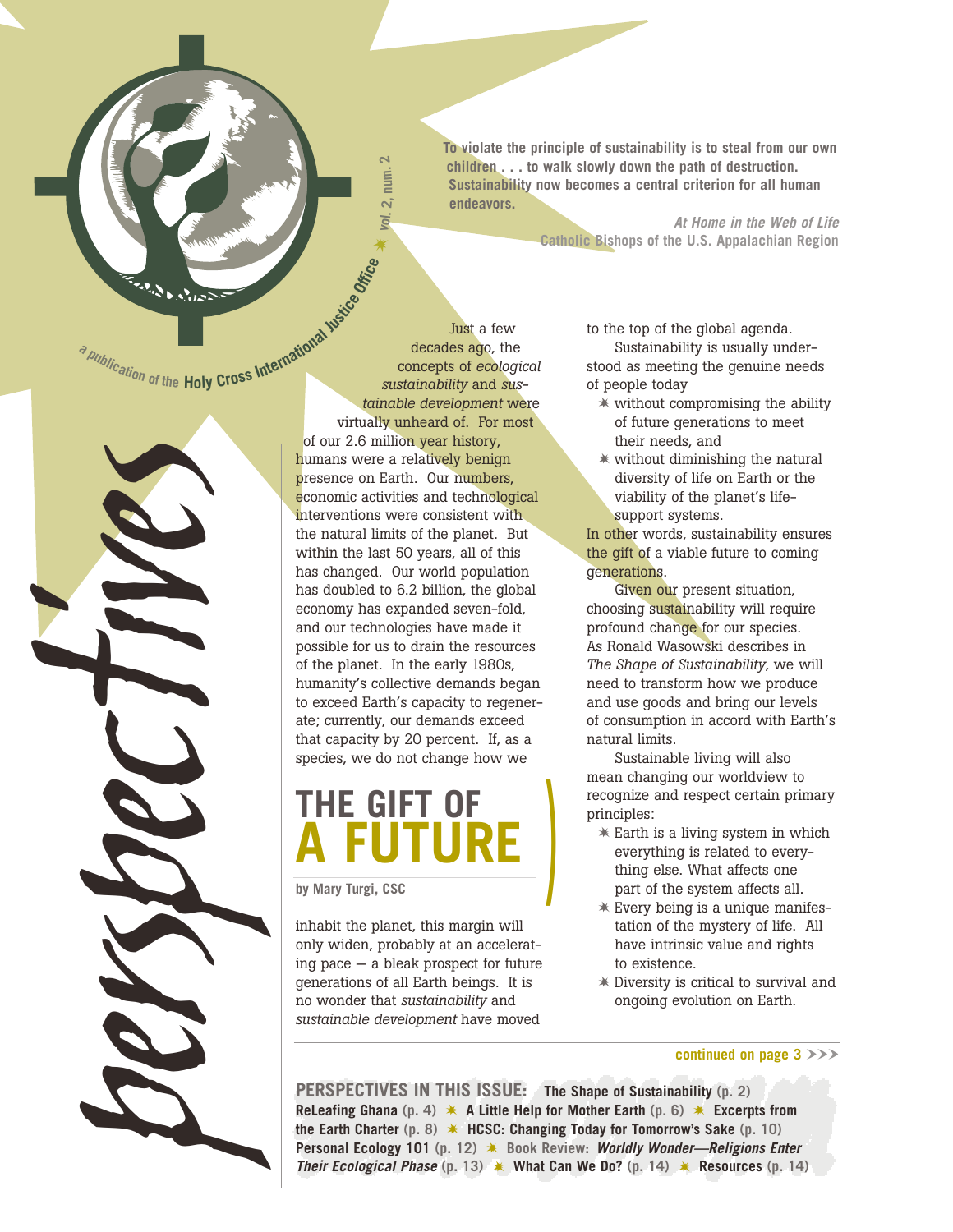**Sustainability is easy to define, but what is its actual "look and feel," and how do we achieve it? Though looking into the future is always uncertain, we can imagine a number of features of a mature sustainable society.**

# **THE SHAPE OF SUSTAINABILITY**

**by Ronald Wasowski, CSC**

From a conceptual perspective:

- Human development will be primarily about *being* more, not having more. People, nature, and other beings — not possessions — will be our primary sources of joy.
- $*$  Equity for all the world's people  $-$  present and future — will be strongly embraced, both personally and politically.
- The material quality of life for all people will be substantively equal and sufficient to *thrive*, not merely survive.
- Earth and all its life forms will be revered for their beauty and intrinsic worth, not just their value for us.
- The best scientific talent will be devoted to improving human understanding of the environment and using resources efficiently.

From a practical view:

- Systems science and the science of complexity will be well understood and applied to reduce negative ecological impacts.
- $*$  Tax systems and other economic incentives will reward reuse and recycling and penalize unnecessary use of virgin materials.
- Material goods will be designed to be durable rather than disposable  $-$  lasting at least five times longer than comparable items today.
- Solar and wind technologies will replace less efficient, polluting forms of energy production.

 Environmental costs will be honestly calculated and paid directly by those who incur them, not shifted to others in present and future generations.

How can we begin to make this future a reality? A good place to start, especially for those in the global North, is with our own lifestyles. Our Scriptures, our Congregational documents and our vows as religious call us to live simply and equitably to be satisfied with meeting our needs rather than our "wants." By some estimates, the per capita consumption rates of 29 of the wealthiest nations are five times that of developing countries — and 10 times higher than necessary.

Nationally and globally, we need to refashion our economies to reduce extraction of resources and promote their efficient use and reuse. As members of Holy Cross, we can make a significant contribution at both national and global levels by advocating policies that

- mandate a "reduce, reuse, recycle" model of production/consumption and
- ensure an "honest market," one that gives economic value to nature's services and reflects the true environmental costs of production.

At the international level, we must continue the ecological dialogue begun in conferences like the 1992 Earth Summit in Rio de Janeiro and the 1997 Global Warming Summit in Kyoto, Japan. Successfully lobbying our governments to ratify and implement agreements forged at such meetings is a critical step toward sustainability.

Perhaps, as theologian Sallie McFague suggests, one of the most significant things we can do to ensure a sustainable future is develop and promote visions of "the good life" that are not

**2**

☀

**vol. 2, num. 2**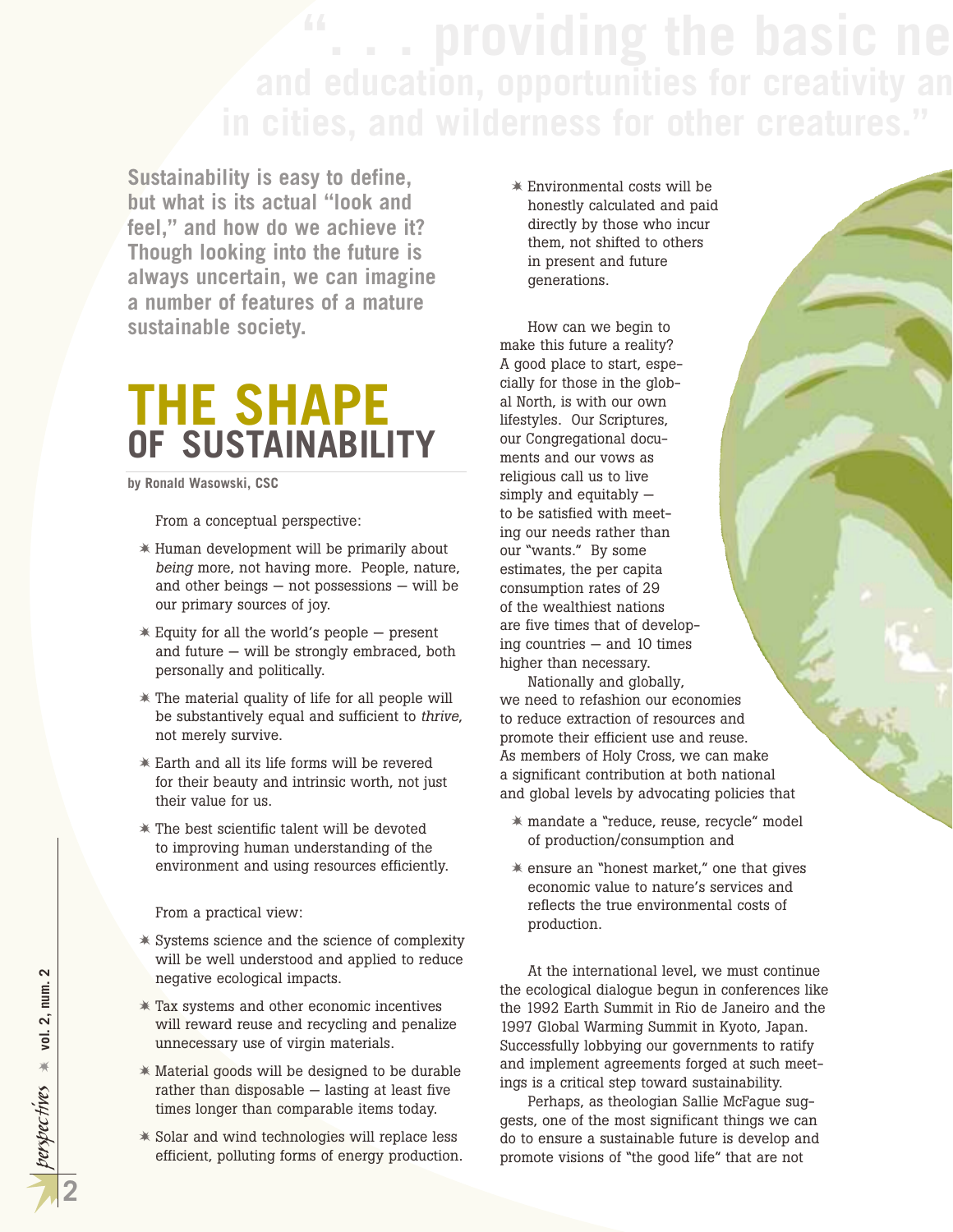#### WWW **The Gift of a Future, continued from cover**

continue to learn from and support one another. As the *Earth Charter* reminds us, the human species is at a crossroads, a critical moment in Earth's history. We must join together and *choose* our future. All of us can contribute to creating a sustainable society by simply starting where we are and doing what we can. This issue of *Perspectives* highlights just a few of the ways members of Holy Cross around the world are working to create a sustainable future. We invite you to send us *your* story for publication on the HCIJO web site so we can

**Ultimately, sustainable development and sustainability itself are about collective values and related choices and are therefore a political issue, almost certainly the supreme global political issue of this century.**

*WorldWatch* **magazine, September/October 2003**

#### good life" for humans are just — to *all* the world's inhabitants and to Earth itself.  $\quadblacksquare$

This selection is adapted from a longer article "Seeking Manna for All" which may be found under *Perspectives* Resources on the HCIJO web site.

**Ronald Wasowski**, a Holy Cross priest of the Indiana Province, is a professor of environmental science

and co-chair of the chemistry and physics department at the University of Portland in Portland, Oregon (USA). A specialist in geoscience and using satellite images to monitor the environment, he also teaches astronomy and has particular interests in resource management and the voluntary simplicity movement.



*perspec tives* ☀ **vol. 2, num. 2**

**3**

consumer-dominated: visions that are just and sustainable, visions that include

". . . providing the basic necessities for all, universal medical care and education, opportunities for creativity and meaningful work, time for family and friends, green spaces in cities, and wilderness for other creatures."

At the root, McFague tells us, we need to step back and re-ask what *really* makes people happy. And we need to rethink which notions of "the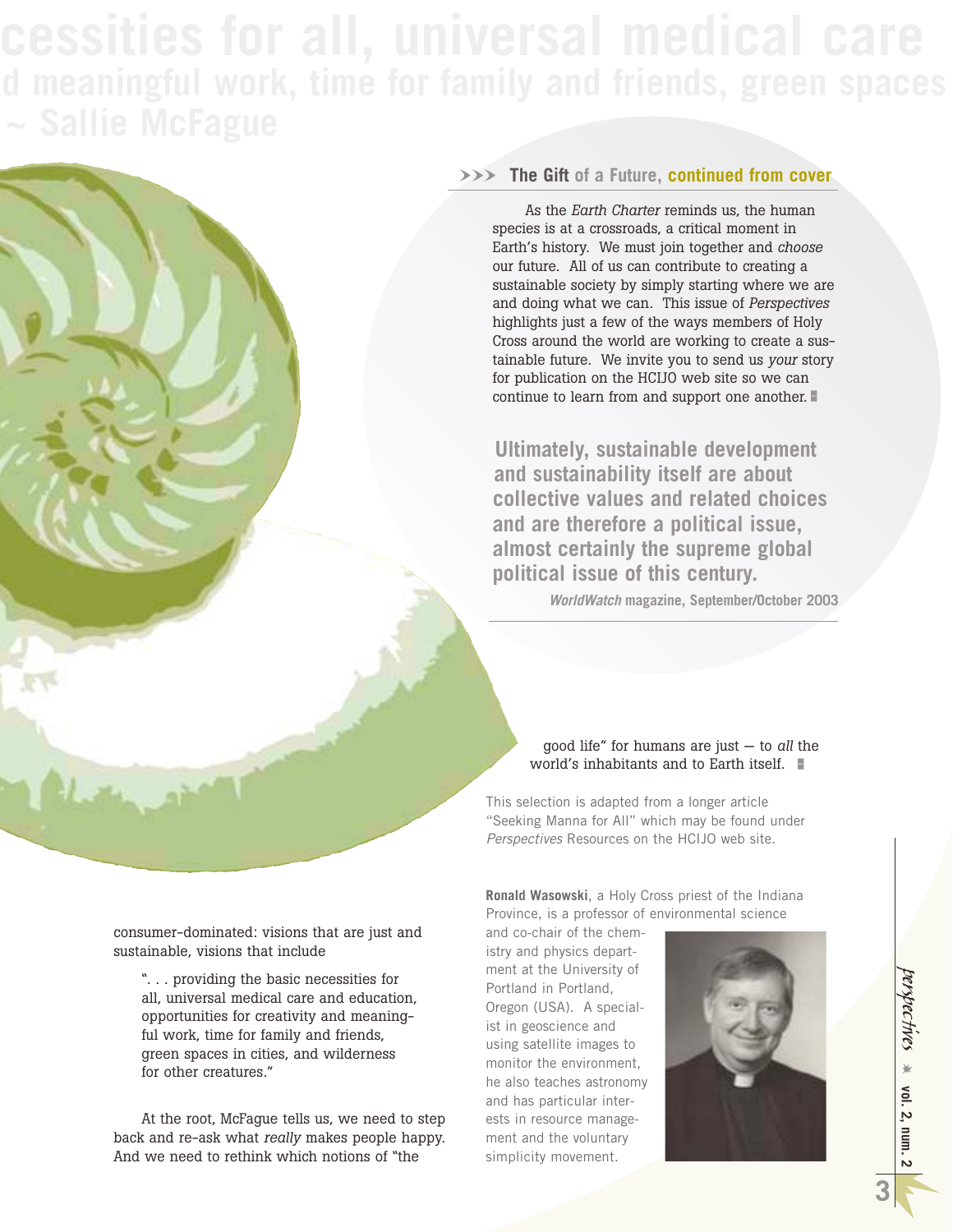

**As biology instructor and advisor to the Science and Math Club at Archbishop Porter Senior Secondary School for Girls in Takoradi, Ghana, Esther Entsiwah led her students in an ambitious tree-planting project that enhanced the school compound and many local villages. In this interview, Esther shares some of the educational and hands-on aspects of the program.**

# **RELEAFING GHANA**

**An interview with Esther Entsiwah, CSC**

#### **Perspectives***: How did your students' tree planting project get started?*

**Esther**: At the beginning of each year, the Science and Math Club looks at issues affecting our country and the world and decides on some action to take. In 1998, we noticed that Ghana's patterns of rainfall were shifting and our rain decreasing. After some research, we realized that part of the problem was overharvesting of our trees. So the students said, "Why not take on tree-planting this year?"

We decided we'd make the project an educational experience for everyone in the school. Students used their club dues and bought a few seedlings — enough for two for each class. Then on Arbor Day, our head mistress declared a holiday and the whole compound — about 800 people gathered for prayer, education around the history of Arbor Day in Ghana, and planting. After the

prayer, we went all about the compound with music and drumming while each class planted its own trees for which they became responsible.

That was the beginning. The next year, we received grant money from my Congregation and decided to begin planting fruit trees, which would be doubly useful. We've discovered that palm trees and umbrella trees do very well in our soil so we've planted about 50 on the grounds. Some umbrella trees are now quite tall and provide nice shade for the students. This is their practical reward for watering and taking good care of the seedlings!

**P**: *Then you expanded the program to some local villages. How did that happen?*

**E**: In 1999, we extended the plantings to places near the school. The students went to the villages in groups, talked to the chiefs about Arbor Day, planted trees and encouraged villagers to continue the process.

At the same time, we worked with local catechists. Many of the catechists come from villages where, because of poverty, people cut down

On Arbor Day 1998, over 800 teachers, staff and students at Archbishop Porter Senior Secondary School gathered to bless and plant tree seedlings. Graduates still continue planting trees in their villages/parishes and educating about the ecological importance of forests.

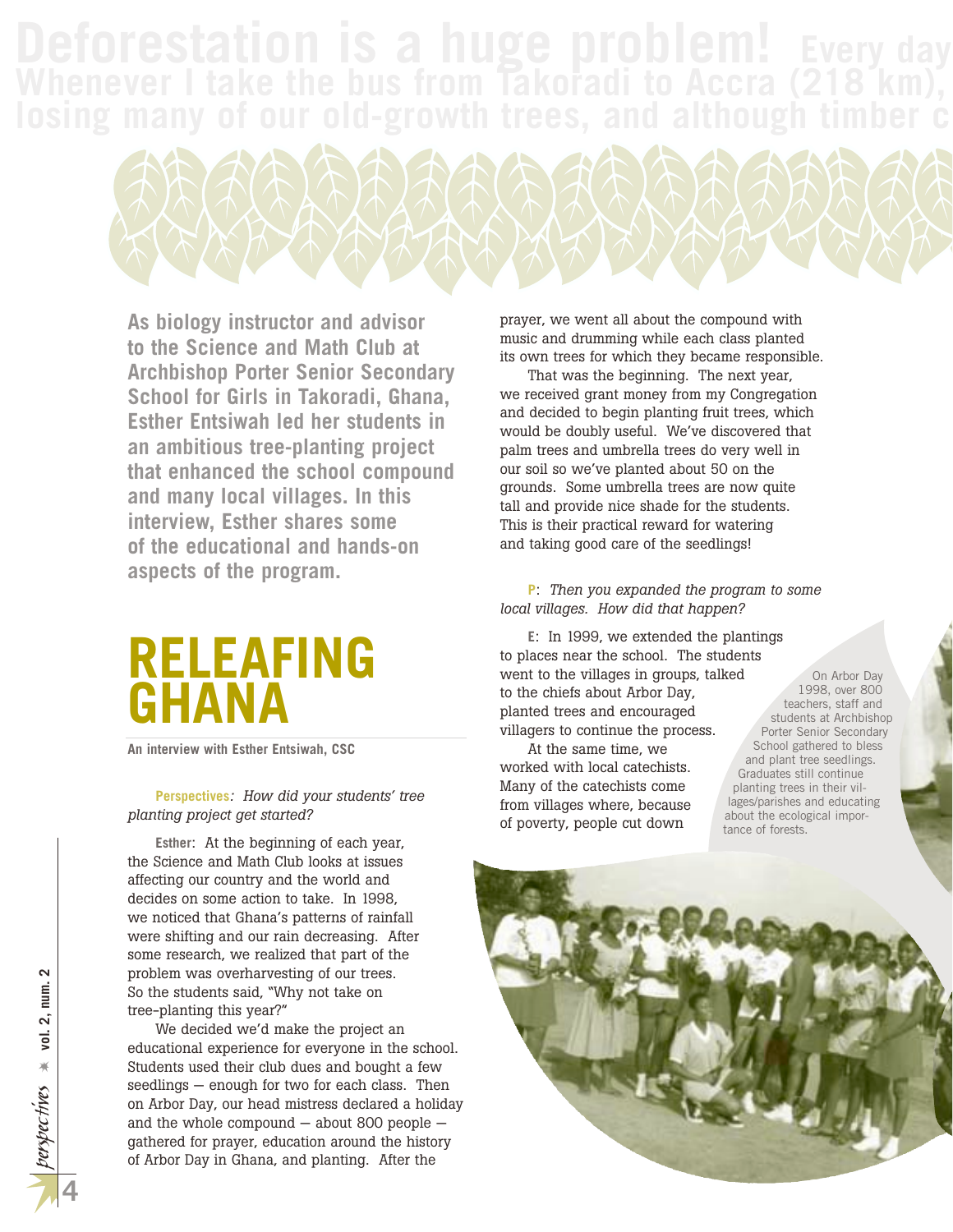

trees for charcoal and other domestic use or for sale. We taught the catechists about the impact of deforestation on the environment and why they should plant and care for trees. When they left for home, I supplied them with seedlings fast growing trees that do not use a lot of water and are good for the environment. All of this planting — both at the school and in the villages is still going on.

#### **P**: *Tell us a bit more about Ghana's deforestation problems.*

**E**: Deforestation is a huge problem! Every day we see loads and loads of felled trees being hauled away. Whenever I take the bus from Takoradi to Accra (218 km), I see over 50 timber trucks loaded with huge logs. We are losing many of our old-growth trees, and although timber companies are supposed to replant, they don't always do it. NGOs, churches, and individual citizens are trying to do something about these problems, but they can't make up for massive stripping of forests.

**P***: Your students have been very committed to the tree-planting project. Are they active in other environmental issues?*

**E**: Oh, yes — our students are very wellinformed about environmental problems and they are not afraid to speak up. We sometimes take them to meet with representatives of businesses operating in Ghana and the students are very challenging. They ask things like: "Do you know *for sure* that the waste coming from your plants is treated so that it does not affect water quality and temperature and kill the fish? Can you prove it to us?" The students know what they are talking about and they insist on answers!

They are also active in other ways. At the beginning of every rainy season, they write letters to groups in the city reminding them to clean up litter and keep drains clear to prevent flooding. And they have arranged with the Post Office to place similar letters in all the mailboxes. Just recently, our students joined others in the area in a letter-writing campaign urging Parliament to pass a law controlling the use of plastics.

But unfortunately, our students are not typical. Only about 40 percent of Ghanaians are aware of what is happening to our environment. That's why we need to do more and more education. Sometimes it's difficult to get the message across, but we've seen that once people really understand, they will use all their energy to make a difference!



**Esther Entsiwah**, a Sister of the Holy Cross, was a member of the faculty at Archbishop Porter Senior Secondary School for nine years. Currently, she is working toward a Master of Science degree in Administration at the University of Notre Dame, Notre Dame, Indiana.



*perspec tives* ☀ **vol. 2, num. 2**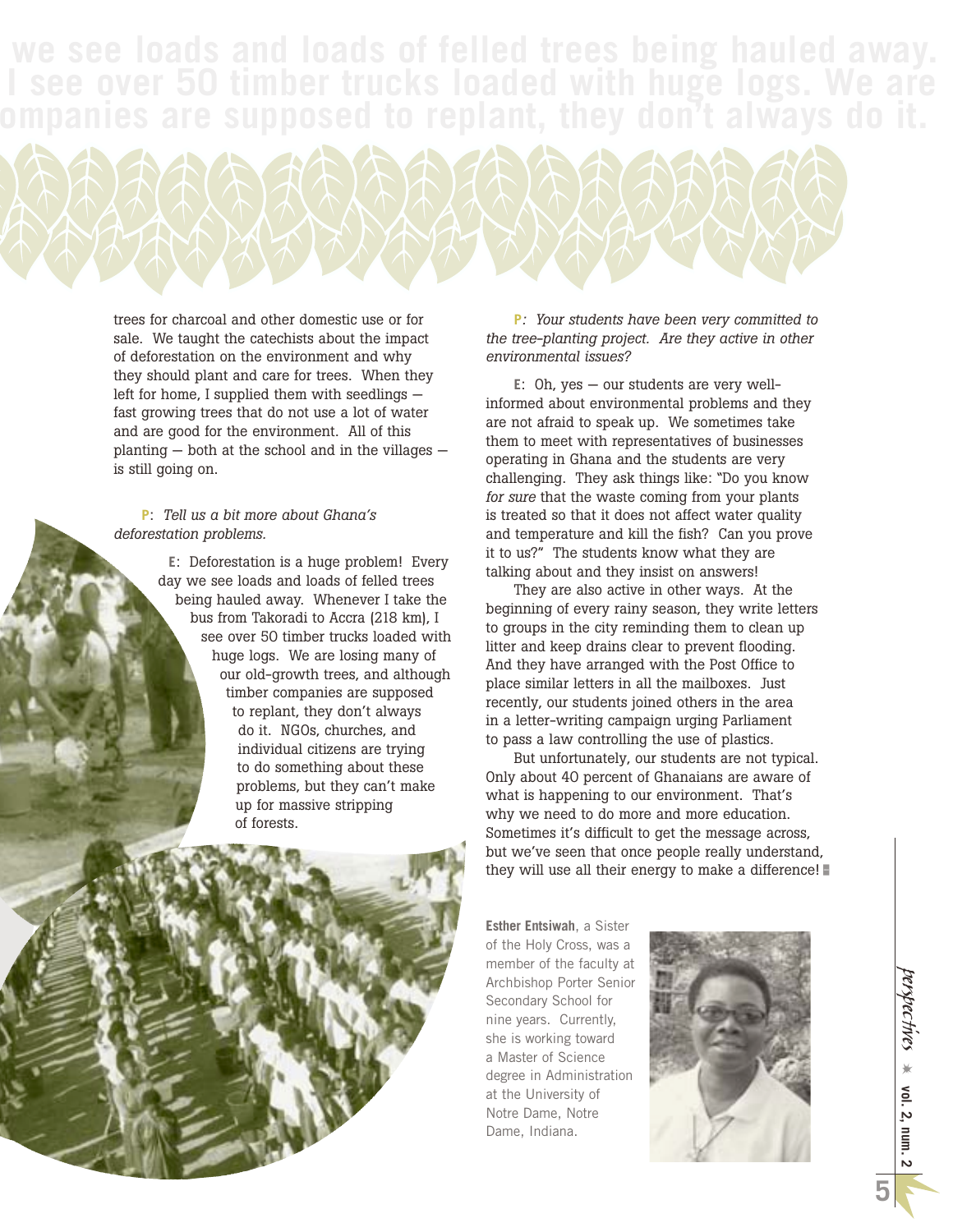

**Early in 2002, the** *Earth Charter*  **was introduced to all 180 teachers of** *Colégio Santa Maria* **in São Paulo, Brazil with the aim of explicitly incorporating its values and principles into the curriculum. The theme of preserving and promoting life is a traditional one at the** *Colégio***, but we found the**  *Earth Charter* **energizing because** 

**it is a** *global* **initiative and its expansive vision of sustainability recognizes that human rights, social and economic justice, environmental protection, and peace are interdependent and indivisible. The** *Earth Charter* **gave us a new framework for thinking about and addressing all of these issues among ourselves and with our students.**

# **A LITTLE HELP FOR MOTHER EARTH**

**by Diane Cundiff, CSC**

After reflecting on the major themes of the charter, the faculty agreed that engendering commitment to a sustainable global society is a nonnegotiable goal of a Holy Cross education. Teachers at all levels began reshaping course content and other learning activities with this in mind.

It is impossible to describe the wealth of ideas and actions generated, but I will mention a few to portray their variety and ingenuity.

One of our first activities was to look at classroom trash. The children separated paper, plastic, juice boxes, snack leftovers and pencil shavings and tried to answer questions like "What harm do we cause if we don't handle trash properly?" and "Can we do anything positive with trash besides make sure we don't throw it on the ground?"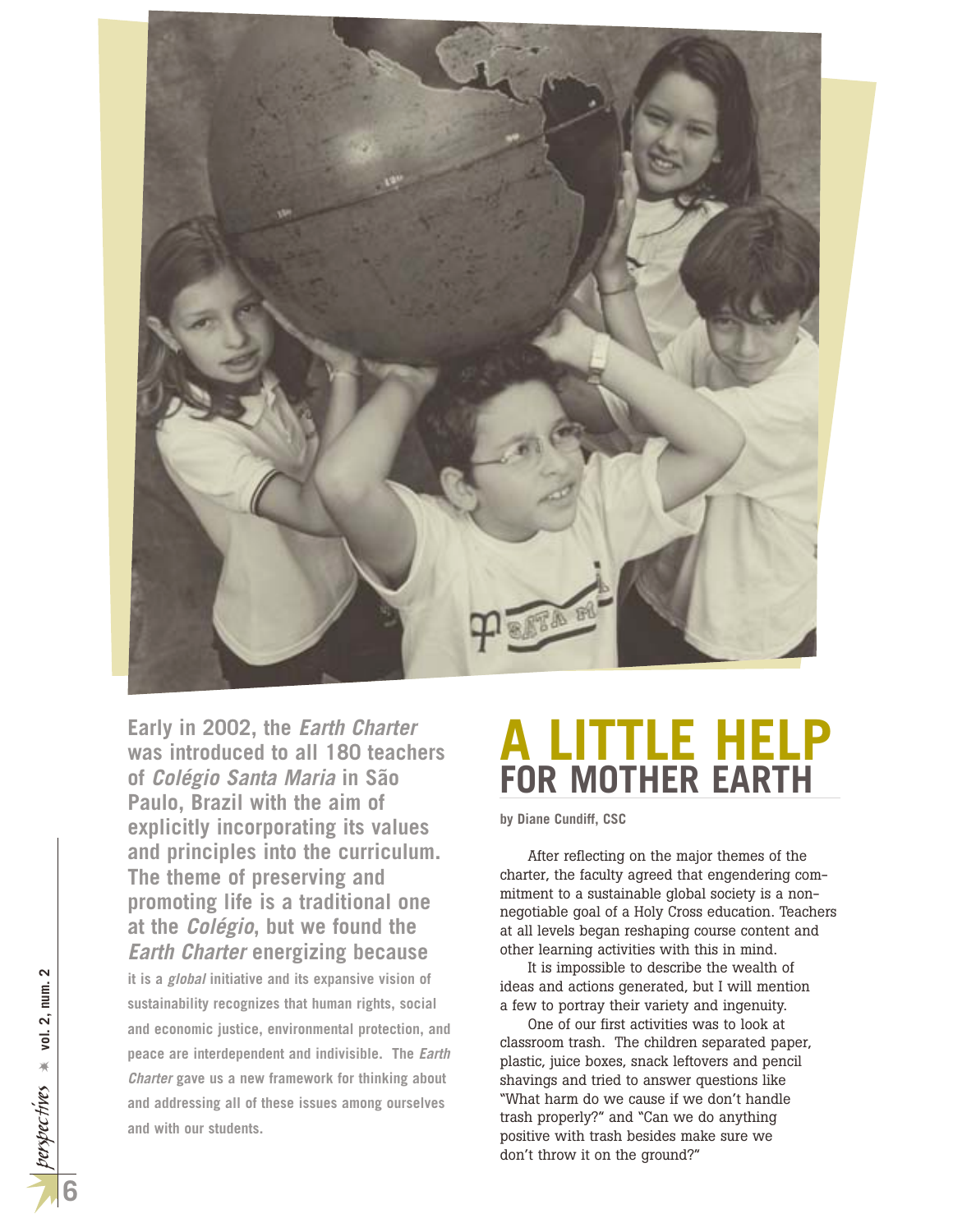To help answer such questions, we contacted a cooperative of "street rag pickers" to learn what *they* did with trash. After our talks with them, we began separating our trash into groups of clean paper, plastic, metals, and glass and "dirty trash" and making contributions to the cooperative. The 6-year-olds then decided they could better care for the "gifts of mother earth" and gather more trash for the cooperative if they involved their 600 classmates from the preschool and first grades and their families. The second graders spearheaded the same campaign for the 500 students in grades two through four and the sixth graders for the 600 students in the upper grades.

The trash project was just the beginning from which many other programs evolved.

- Students and teachers used geometry to plan vegetable gardens that were planted and cared for communally. The produce raised was given to elderly persons, street children and members of the cooperatives with whom students worked.
- $*$  A significant space was set aside on school grounds for eighth grade students to build compost heaps using dining room and plant waste. The compost produced was used to fertilize the school lawn and gardens and shared with families.
- Color-coded trash bins were placed throughout the school and "ecology guardians" roamed the grounds reminding everyone to use them correctly.
- \* A committee of teachers, students, and staff met monthly to devise ways to motivate and enliven lifestyle changes required for sustainable living: contests, reminder posters (especially in the bathrooms where there are captive readers!), and amazing displays using recycled materials.
- Students and teachers visited slums partially destroyed by floods that occurred because of trash dumped in the roads. Poor children in these slums were given school supplies to replace what they had lost.
- Families made and sold sandwiches to raise money for water cisterns in northern Brazil.
- Teachers, students, parents, government officials, researchers from the state university and media collaborated on a project to build solar heaters from inexpensive materials.



These heaters were set up as models in eight different slum areas so others could be built collectively by residents.

These are just a few of our projects. New ones are being developed continuously because we believe a sustainable future will not just happen. Sustainability will only be the fruit of individual and collective commitment to just, peaceful human relations and to the health of the natural world. The "war" we want to win is not in Iraq, but on the whole planet  $-$  one square meter at a time.

**Diane Cundiff**, a Sister of the Holy Cross, has ministered in São Paulo, Brazil, for 30 years. She is presently the principal of Colégio Santa Maria, which is sponsored by the Sisters of the Holy Cross and serves 2,700 students — children and adults from preschool through secondary levels.

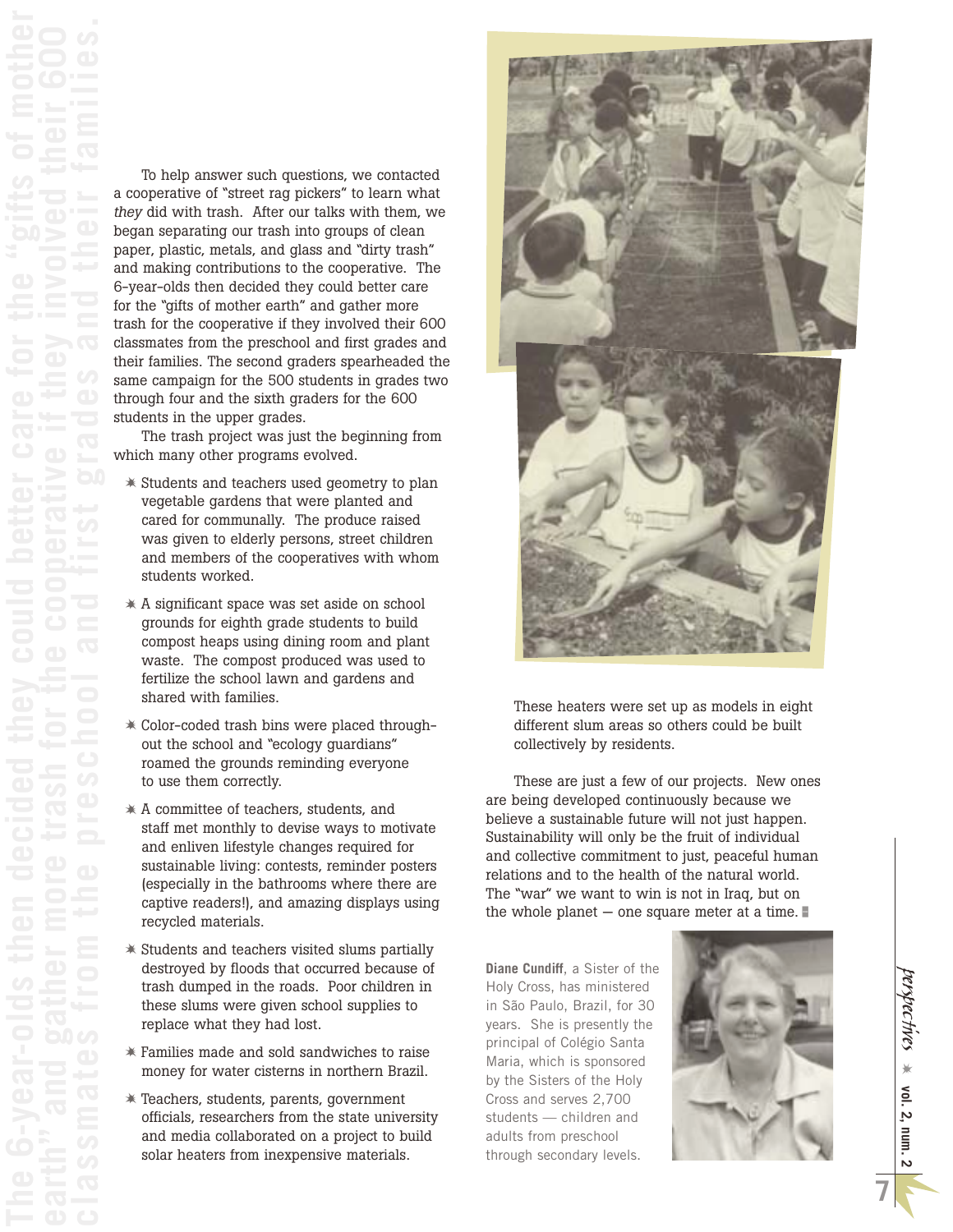# **of ourselves and the diversity of life. Fundamental changes**

**The** *Earth Charter* **is a declaration of fundamental principles for building a just, sustainable, and peaceful global society. The product of a decadelong, worldwide, cross-cultural conversation about common goals and values, it seeks to inspire in all peoples a new sense of global interdependence and shared responsibility for the well-being of the human family and the larger living world.**

# **EXCERPTS FROM THE EARTH CHARTER**

#### **PREAMBLE**

We stand at a critical moment in Earth's history, a time when humanity must choose its future.

As the world becomes increasingly interdependent and fragile, the future at once holds great peril and great promise. To move forward we must recognize that in the midst of a magnificent diversity of cultures and life forms we are one human family and one Earth community with a common destiny. We must join together to bring forth a sustainable global society founded on respect for nature, universal human rights, economic justice, and a culture of peace. Toward this end, it is imperative that we, the peoples of Earth, declare our responsibility to one another, to the greater community of life, and to future generations.

#### **Earth, Our Home**

Humanity is part of a vast evolving universe. Earth, our home, is alive with a unique community of life. The forces of nature make existence a demanding and uncertain adventure, but Earth has provided the conditions essential to life's evolution. The resilience of the community of life and the well-being of humanity depend upon preserving a healthy biosphere with all its ecological systems,

#### a rich variety of

plants and animals, fertile soils, pure waters, and clean air. The global environment with its finite resources is a common concern of all peoples. The protection of Earth's vitality, diversity, and beauty is a sacred trust.

#### **The Global Situation**

The dominant patterns of production and consumption are causing environmental devastation, the depletion of resources, and a massive extinction of species. Communities are being undermined. The benefits of development are not shared equitably and the gap between rich and poor is widening. Injustice, poverty, ignorance, and violent conflict are widespread and the cause of great suffering. An unprecedented rise in human population has overburdened ecological and social systems. The foundations of global security are threatened. These trends are perilous — but not inevitable.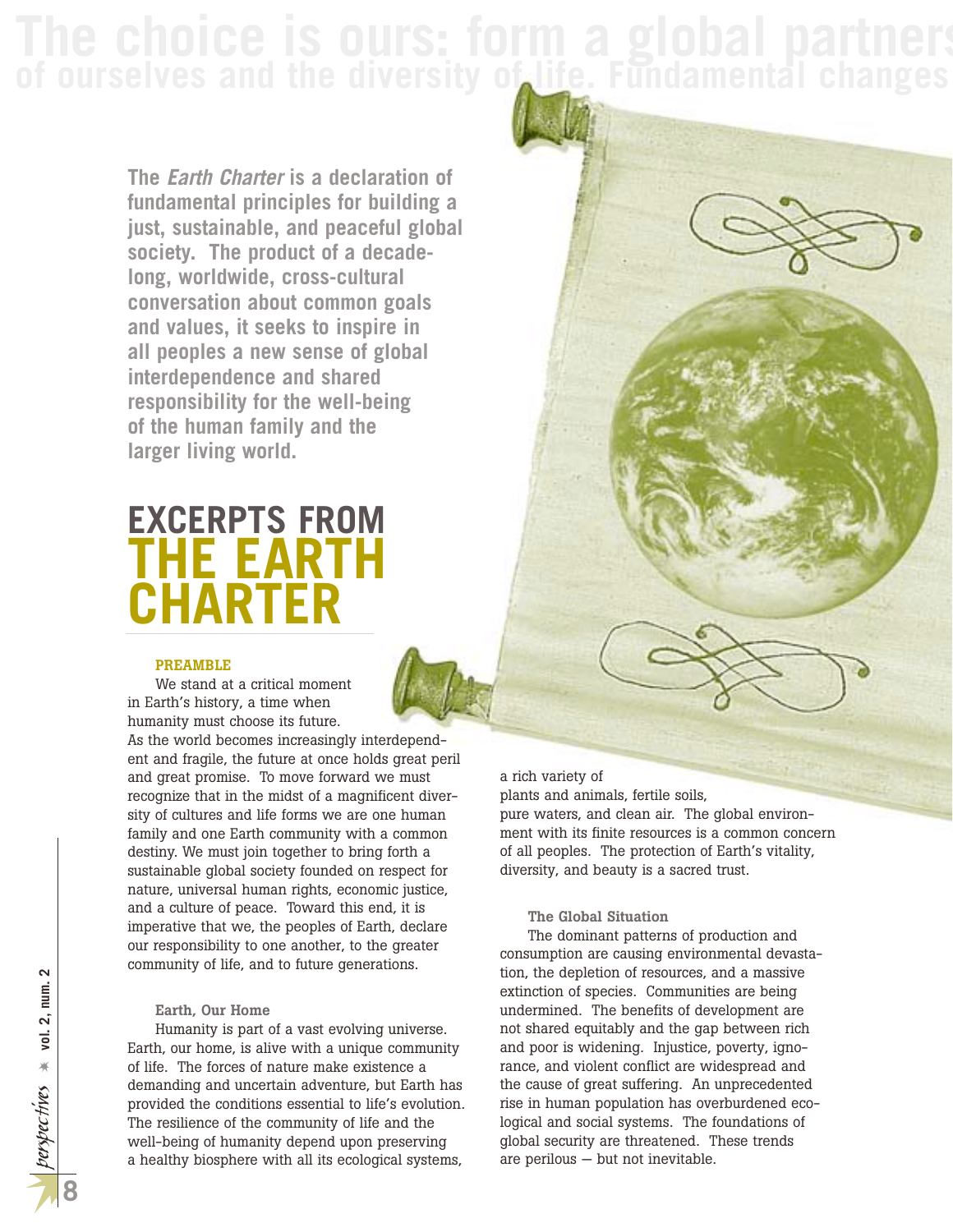**ship to care for Earth and one another or risk the destruction**

**The Challenges Ahead** The choice is ours: form a global partnership to care for Earth and one another or risk the destruction of ourselves and the diversity of life. Fundamental changes are needed in our values, institutions, and ways of living. We must realize that when basic needs have been met, human development is primarily about being more, not having more. We have the knowledge and technology to provide for all and to reduce our impacts on the environment. The emergence of a global civil society is creating new opportunities to build a democratic and humane world. Our environmental, economic, political, social, and spiritual challenges are interconnected, and together we can forge inclusive solutions.

#### **Universal Responsibility**

To realize these aspirations, we must decide to live with a sense of universal responsibility, identifying ourselves with the whole Earth community as well as our local communities. We are at once citizens of different nations and of one world in which the local and global are linked. Everyone shares responsibility for the present and future well-being of the human family and the larger living world. The spirit of human solidarity and kinship with all life is strengthened when we live with reverence for the mystery of being, gratitude for the gift of life, and humility regarding the human place in nature.

We urgently need a shared vision of basic values to provide an ethical foundation for the emerging world community. Therefore, together in hope we affirm the following interdependent principles for a sustainable way of life as a common standard by which the conduct of all individuals, organizations, businesses, governments, and transnational institutions is to be guided and assessed.

#### **PRINCIPLES**

**Respect and Care for the Community of Life** 1. Respect Earth and life in all its diversity.

- 2. Care for the community of life with understanding, compassion, and love.
- 3. Build democratic societies that are just, participatory, sustainable, and peaceful.
- 4. Secure Earth's bounty and beauty for present and future generations.

In order to fulfill these four broad commitments, it is necessary to:

**Ecological Integrity**

- 5. Protect and restore the integrity of Earth's ecological systems, with special concern for biological diversity and the natural processes that sustain life.
- 6. Prevent harm as the best method of environmental protection and, when knowledge is limited, apply a precautionary approach.
- 7. Adopt patterns of production, consumption, and reproduction that safeguard Earth's regenerative capacities, human rights, and community well-being.
- 8. Advance the study of ecological sustainability and promote the open exchange and wide application of the knowledge acquired.

**Social and Economic Justice**

- 9. Eradicate poverty as an ethical, social, and environmental imperative.
- 10. Ensure that economic activities and institutions at all levels promote human development in an equitable and sustainable manner.
- 11. Affirm gender equality and equity as prerequisites to sustainable development and ensure universal access to education, health care, and economic opportunity.
- 12. Uphold the right of all, without discrimination, to a natural and social environment supportive of human dignity, bodily health, and spiritual well-being, with special attention to the rights of indigenous peoples and minorities.

**Democracy, Nonviolence, and Peace**

- 13. Strengthen democratic institutions at all levels, and provide transparency and accountability in governance, inclusive participation in decision making, and access to justice.
- 14. Integrate into formal education and life-long learning the knowledge, values, and skills needed for a sustainable way of life.
- 15. Treat all living beings with respect and consideration.
- 16. Promote a culture of tolerance, nonviolence, and peace.

Excerpted with permission. The complete text of the *Earth Charter* may be found at www.earthcharter.org.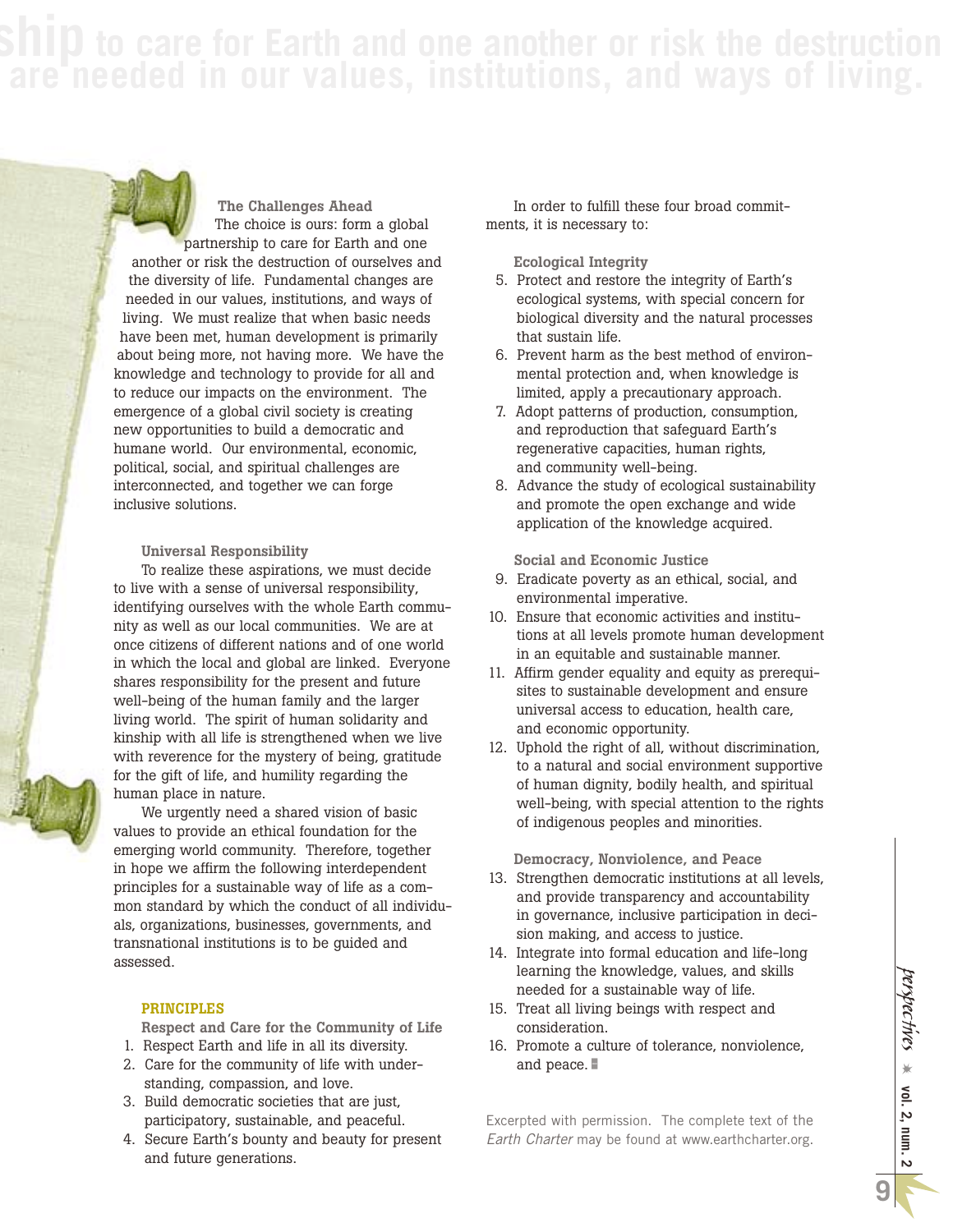*Holy Cross Services Corporation* **(HCSC) traces its roots back to 1929 when the Sisters of the Holy Cross first hired lay employees at Saint Mary's, Notre Dame, Indiana. Those workers furnished housekeeping, maintenance, laundry, food and nursing services for the sisters. Today, in addition, HCSC provides operating and management services for the properties and facilities owned by the Congregation, including residences and retirement homes.** 



**by Judith Johns and Marilyn Zugish, CSC**

Since ecological sustainability is a primary focus for the Sisters of the Holy Cross, a few years ago, the Congregational Leadership Team charged HCSC to make "environmental impact" a key criterion in decision-making. Reducing our corporate ecological footprint is now an explicit part of the HCSC strategic plan and one of our chief goals.

In 1999, the Congregation and HCSC engaged *Appalachia — Science in the Public Interest* to conduct an ecological resource assessment of Saint Mary's campus and make recommendations for enhancing the sustainability of the buildings and grounds. This assessment and resulting 10-year plan have become the framework guiding our environmental work both on campus and at other Congregational facilities.

Learning to live in greater harmony with Earth is an ongoing — and sometimes overwhelming — task. However, we believe we have made notable progress over the past four years.



- Our Central Utilities Department replaced aging, environmentally destructive coal burning boilers with ones fueled by cleaner burning gas.
- $*$  An electrical audit was done to assess energy expenditures and products, such as energy saving overhead lights, compact fluorescent lamps, occupancy sensors, photocells and timers, which are gradually being installed.
- Our Grounds Department developed its own philosophy of environmentally friendly landscaping which includes reintroducing native plants acclimated to our weather conditions and resistant to local diseases and pests; using the fewest and least toxic chemicals possible; and utilizing deep, infrequent irrigation to conserve water.
- Our Dietary Department is serving more vegetarian dishes to encourage sisters and employees to eat lower on the food chain.
- Our Environmental Services Department is utilizing more environmentally friendly personal care and cleaning products: more absorbent paper towels, reusable cups and glasses, hand soaps and cleaning products without harmful chemicals, etc.
- We have begun to purchase fuel-efficient, less-polluting gas/electric "hybrid cars" for the Congregation's vehicle fleet.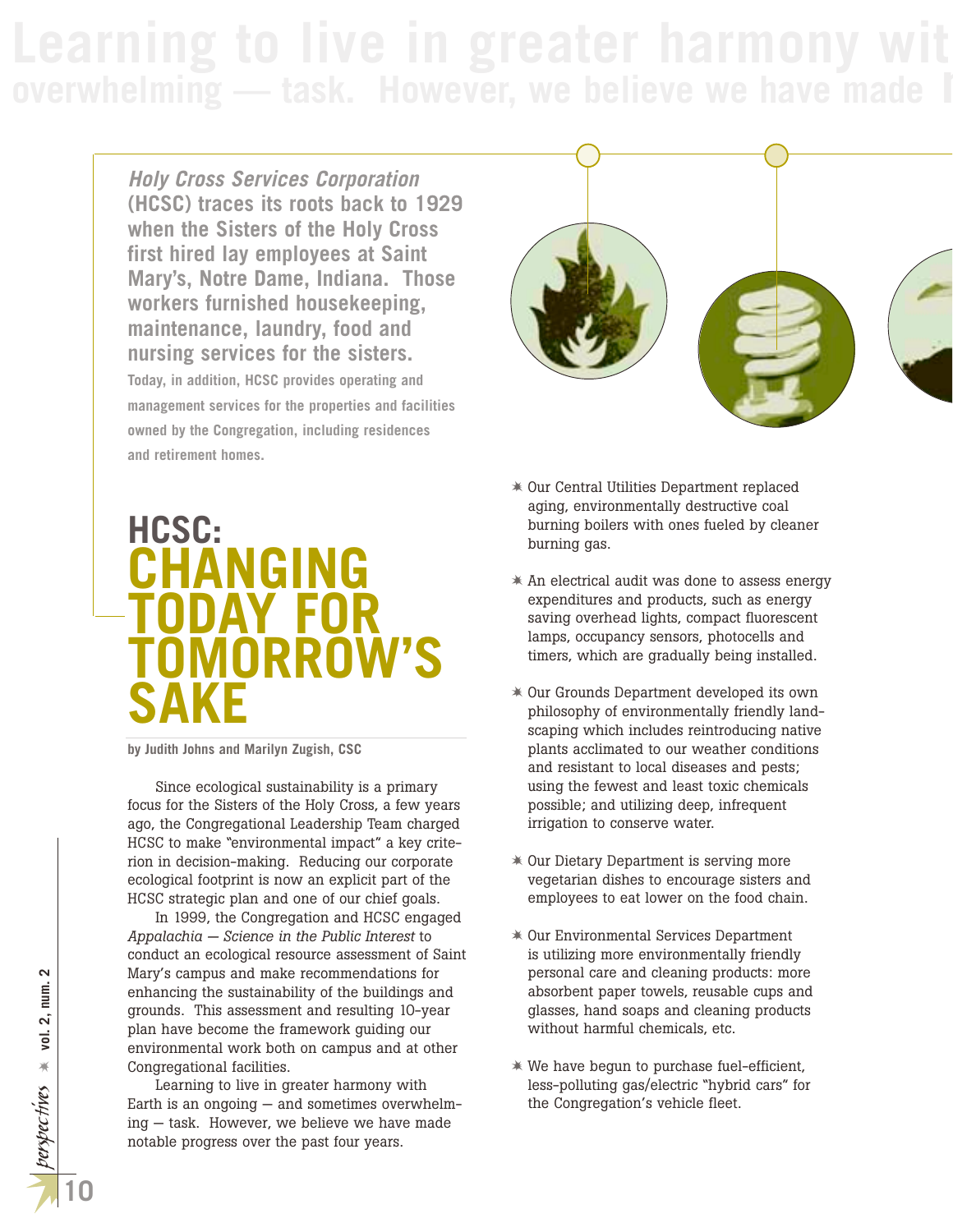

 This academic year, HCSC will collaborate with a *Community Leadership Team* of faculty, staff, and students from Saint Mary's College on a project titled: *Implementing the Earth Charter: Toward a Sustainable Saint Mary's College.*

Much of this progress is attributable not only to HCSC administration, but also to our employees, especially those on the Environment and Purchasing Committees. The Environment Committee investigates and recommends new ways to conserve resources, protect the environment, and encourage the use of environmentally friendly goods. With the Purchasing Committee, they review every product proposed for purchase to assess its impact on the environment and on persons using it.

In these efforts, one thing we have learned is that living/working sustainably is not always simple and straightforward. Sometimes sustainable practices can even seem "unfriendly" to nature. For example, the good of a total ecosystem may require that some wildlife populations be artificially controlled. The issue then becomes how to effect that control in the most humane way. Also, as human understanding of sustainability deepens, guidelines for sustainable practice evolve. Actions and processes that were once considered "good practice" sometimes become contraindicated. Building a reliable information network with access to current research, discussion and debate is critical.

We are beginning to realize that working toward ecological sustainability is a lifetime project — one that demands long-term commitment

and continual learning and unlearning. Over time, ensuring sustainability will require much more than changing how we do things. It will necessarily mean changing how we think, realigning the mindset of our species with the realities of a finite planet. This is a daunting challenge, but one that individuals and institutions alike must assume to guarantee the greater Earth community a future. **L** 



**Judith Johns** (left) is the chief executive officer of Holy Cross Services Corporation. A graduate of Saint Mary's College, Judith also has a Master of Science in nursing degree from Chicago's Loyola University and was formerly the assistant commissioner for health for the City of Chicago, Illinois.

**Marilyn Zugish** (right), a Sister of the Holy Cross and native of Seattle, Washington, is deeply interested in promoting sustainable development and Earthcentered spirituality. She currently serves on the Congregation's general leadership team.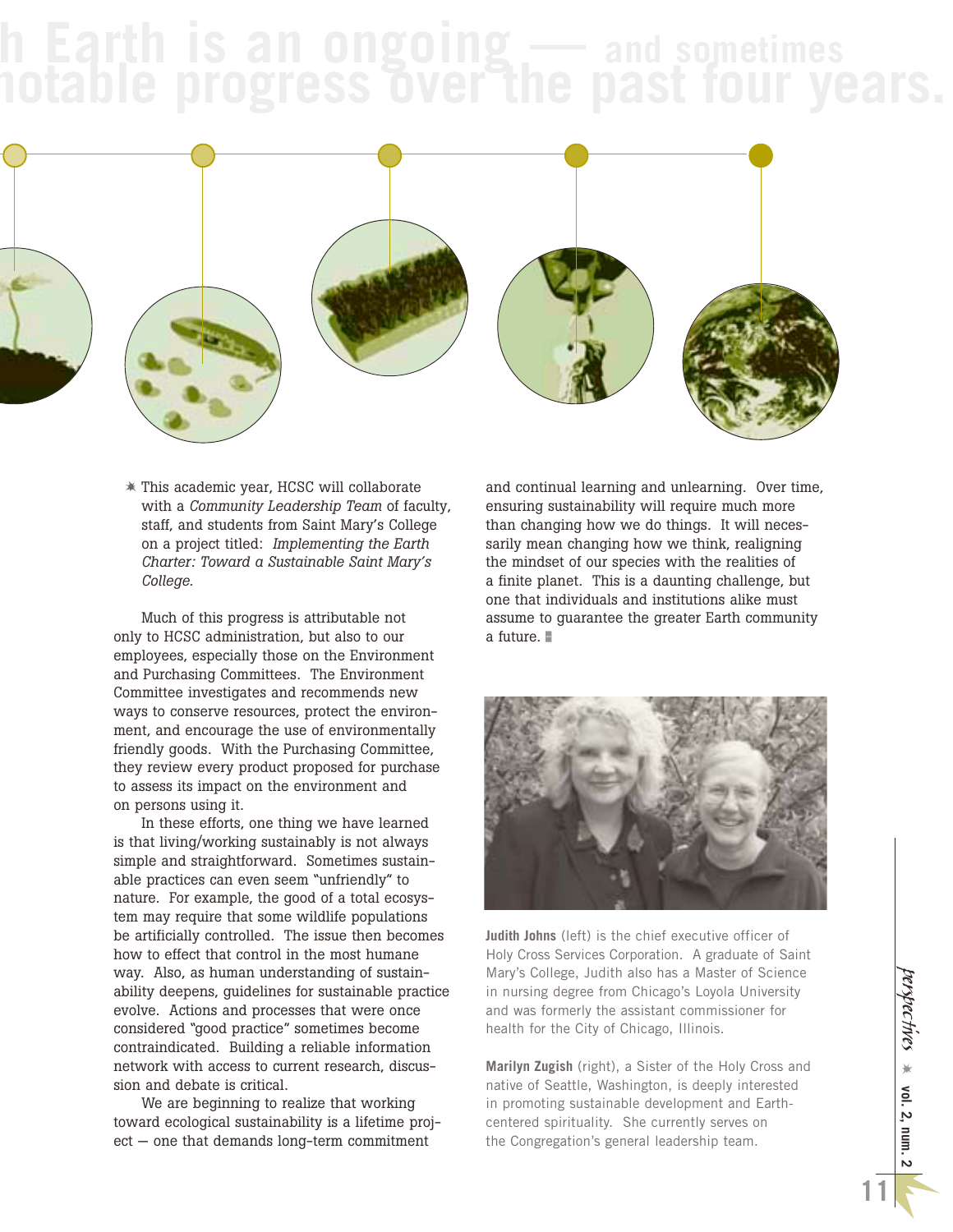**My ecological footprint — determined by my ecological mindset — affects all of creation.** 

> **I've started using ordinary soap again — you know, the bar kind.**

# **PERSONAL ECOLOGY 101**

**by Gretchen Dysart, MSC**

For a while I used the new liquid soaps, but each time I returned to the grocery, I witnessed the effects of consumerism. More and more brands of liquid soaps and more choices within each brand, leading to more plastic bottles lining more and more shelves. Even though I recycled each one I finished, I knew I had to do

something different. N N N When I brush my

teeth, I don't let the water run continuously anymore. One day I put the stopper in the basin, watched the unused water accumulate, multiplied that amount by three times a day, then multiplied the result by 365 days. I Water Chate, multiplied<br>
that amount by<br>
three times a day,<br>
then multiplied the<br>
result by 365 days. I<br>
don't let the water run continuously anymore.

When I receive cards in the mail and the card's inside page is empty, I tear that side off and use it to write simple notes — reusing not only the paper, but also the greeting or image on the front of the card. I'm also sending more e-cards.

I'm removing my name from catalogue lists, opting instead to peruse those catalogues on web sites. The number of catalogues, circulars and flyers that glut our small office is apparent from the constant overflow of our recycling bins.

I avoid using paper towels now. And I applaud the decision to stop using paper placemats in our cafeteria. Whenever I have the choice between using glassware or plastic, I choose glass.

I participate in recycling efforts in my city, my office and my local community. At times recycling is inconvenient, time-consuming and annoying. While I know the benefits, I often approach it

with all the enthusiasm one has for ascetical practice! Then I just do it.

I am pushing myself to become more aware of how often I drive alone — in my fossil-fuel burning car — running low-priority errands.

Just how much do my simple actions affect our world? I'm not sure about the planet, but I do know they affect *me*. Every intentional action I take — no matter how small — reminds me that I am not the only being on this planet. My ecological footprint — determined by my ecological mindset affects *all* of creation. We are all interconnected, one earth community. . . . "The body is one, even though it has many parts; all the parts — many though they are  $-$  comprise a single body" (1 Corinthians 12:12).

My simple actions *do* impact the Earth and all its beings. They must, because I know that

> *not* performing them is devastating all of life.

the planet and endangering<br>all of life.<br>Single-handedly<br>one bar of soap at<br>a time, I am not<br>and to stop the Single-handedly, one bar of soap at a time, I am not going to stop the global ecological downslide. But I do believe in the power of *us*. Each of us can evaluate our lives and determine the actions that need to be taken wherever we live. In living our simple decisions to educate, and to reduce,

reuse and recycle, we will continue to be called, challenged and impelled to follow through with necessary next steps, whatever those might be.

P.S. This article is also being recycled; I'm sending it to my local Catholic newspaper!

**Gretchen Dysart**, a Marianite of Holy Cross, is a member of her Congregation's leadership team and represents the Marianites on the HCIJO Executive Committee. She lives in New Orleans, Louisiana.



*perspec tives* ☀ **vol. 2, num. 2**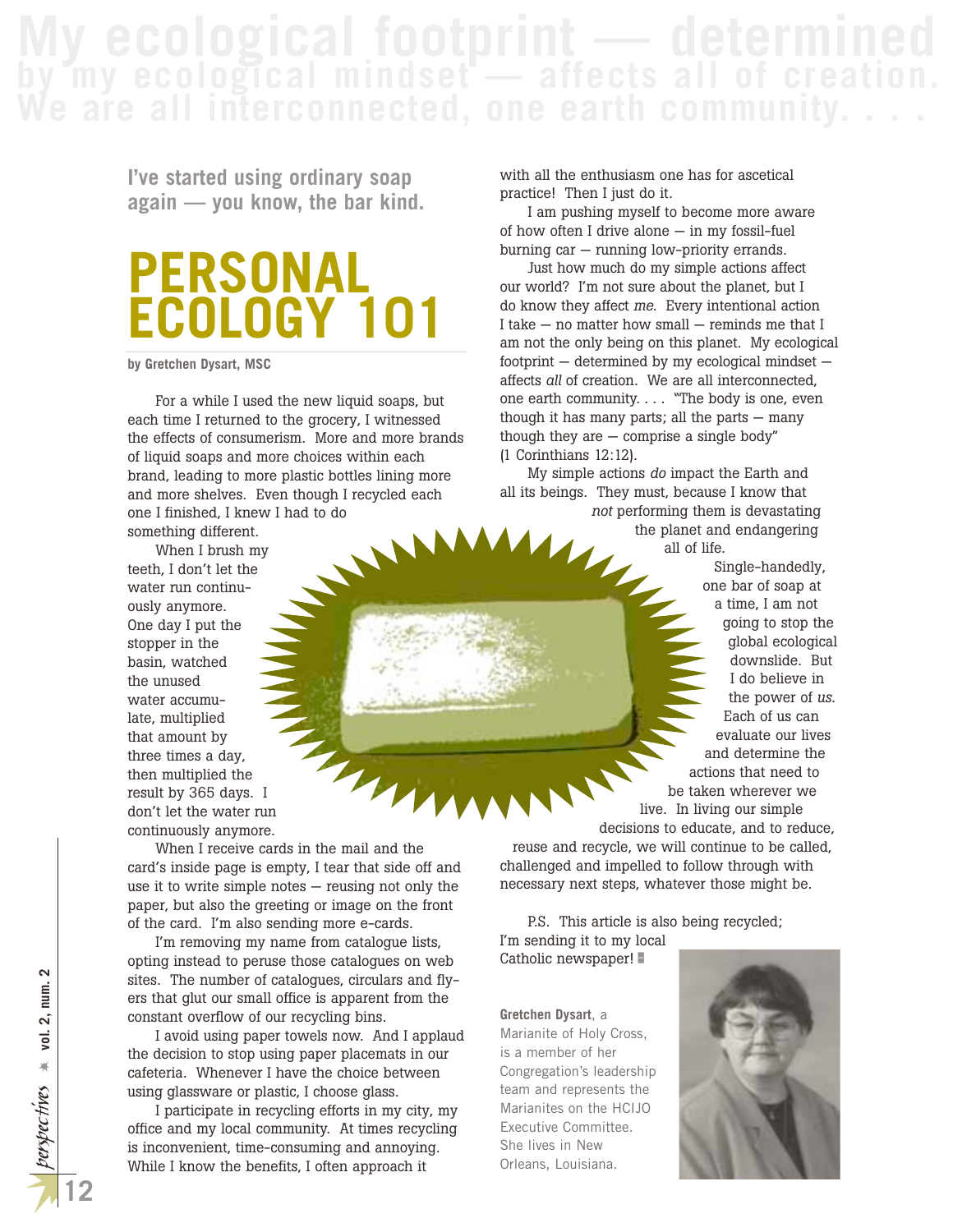**. . . wonder may be a key to release the flourishing potential of our species and our planet. This may be the indispensable capacity of humans that religions can evoke in the presence of the mystery of life.**

### **Book Review WORLDLY WONDER: RELIGIONS ENTER THEIR ECOLOGICAL PHASE**

**Reviewed by Joan Quinn, CSC**



Before reading Mary Evelyn Tucker's *Worldly Wonder*, I considered myself an environmentally conscious person. Now, I realize I had only scratched the surface of planetary consciousness.

Our current global situation, Tucker says, is fraught with irony. At the very moment we are awakening to the complexity and magnificence of the universe story and realizing how recently humans arrived on the scene, we are also increasingly aware that we are ravaging our home. Mindlessly extinguishing ecosystems and other life forms, we are unraveling the intricate web of life, "destroying the very basis of our continuity as a species." In fact, we are "the first generations of humans to actually imagine our own destruction as a species." But, Tucker notes, we *can* stem this loss of species and habitat. "... the choice is ours — to become a healing or a deleterious presence on the planet."

At this moment, the great challenge for religious traditions is to move humans to a healing planetary stance. Religions are not equipped to provide scientific guidance on environmental issues, but they *can* create impetus for people to act in different ways. Religions shape values, orientations and worldviews; they have often been powerful forces for transformative personal, social and political change. What specific role could religion play in the face of ecocrisis?

In recent years, many of us have consciously tried to reawaken our appreciation of matter as a vessel for the sacred. Could religious traditions help us rekindle a sense of awe and reverence for Earth's beauty and mystery? Could they help us find our proper niche as a species — to realize that "we are not only part of humankind, but of Earthkind . . . not simply human beings, but universe beings"? Could religions help us celebrate our kinship not only with other humans, but with all life forms?

Yes, says Tucker, but only if religious traditions transform themselves:

- moving beyond exclusivist claims to truth to genuine dialogue,
- enlarging ethical concerns to the other-thanhuman world,
- $*$  re-embedding religious rituals and symbols in nature, and
- balancing a pull toward transcendence with appreciation of the sacrality of this world.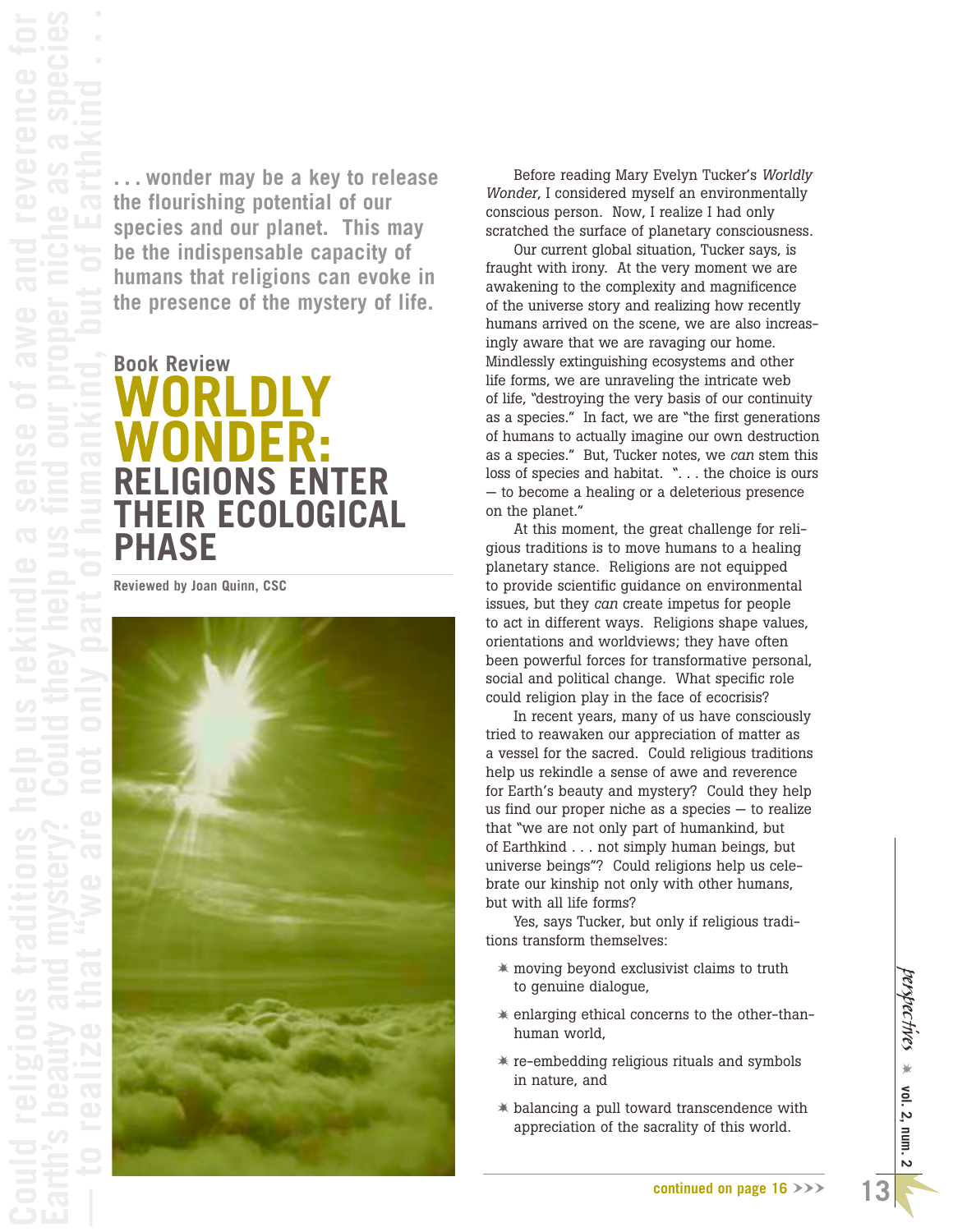# *perspec* http://www *tives* **WHAT CAN WE DO?**

- Spend time in nature reawakening *your* sense of "worldly wonder."
- Reflect on the *Earth Charter* individually and with your local community.
	- Discuss ways to implement the *Earth Charter* in your personal and communal lives.
	- Explore the resources on the *Earth Charter* web site: www.earthcharter.org.
	- Choose one area of the *Earth Charter* to work on with people with whom you minister.
	- Encourage local and national organizations to endorse the *Earth Charter*.
- Calculate your personal *ecological footprint* your impact on Earth based on your consumption patterns: www.earthday.net/footprint/ (multicountry and multilingual).
- Commit to at least one practical step to reduce your "ecological footprint" on Earth:
	- Practice the "3 Rs": Reduce, Reuse, Recycle.
	- Compost yard and food waste to replenish the soil.
	- Reduce your dependence on cars and other fuel-inefficient vehicles.
	- Replace dangerous chemical pesticides with natural alternatives.
	- Weatherize your homes to save energy; use energy-efficient lighting and appliances.
	- Conserve and protect water resources.
	- Plant trees.

## **RESOURCES ON ECOLOGICAL SUSTAINABILIT** www.earthcharter.org • www.holycrossjusTIce.org

#### **WEB SITES**

- **The HCIJO site** <www.holycrossjustice.org> has a special section of resources related to sustainability and other topics covered in this issue of *Perspectives*.
- The **Earth Charter Initiative** site <www.earthcharter.org> provides a variety of resources:
	- the text of the *Earth Charter* in 30 languages and downloadable brochures in French, Spanish, Portuguese and English;
	- ideas for implementing the *Earth Charter* in your personal life and civic community;
	- programs for use in educational institutions at all levels and in informal education settings;
	- a program for involving your civic community in the work of the *Earth Charter*.
- **The Sacred Balance** web site <www.sacredbalance.com> provides *The Sacred Balance* curriculum guides, columns by the Canadian environmentalist David Suzuki, environmental news, and the Nature Challenge.
- The **Learning for a Sustainable Future** site <www.schoolnet.ca/learning/> (English and French) provides a variety of resources to help educators integrate the concepts and principles of sustainable development into curricula at all levels.

#### **VIDEOS**

☎

- *The Sacred Balance* television series (four episodes, one hour each)
	- *Journey into New Worlds*: In the opening episode, David Suzuki begins a personal journey — an exploration of science and spirit that rediscovers the human place in nature.

 $\mathbf{\Omega}$  **vol. 2, num. 2 Perspectives**  $*$  vol. 2, num.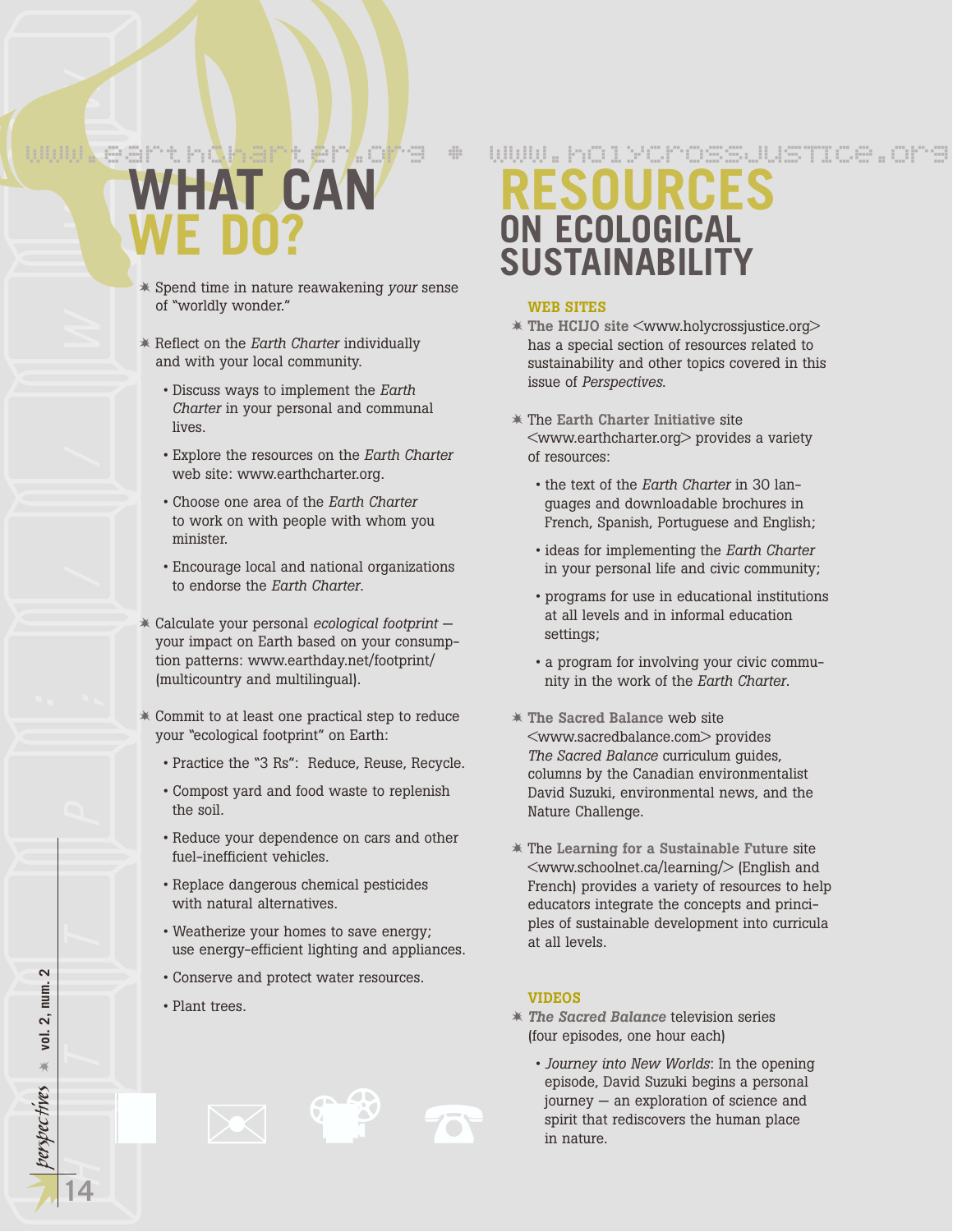- *The Matrix of Life*: David Suzuki travels around the world, exploring our intimate relationship with water and air and is introduced to the Hindu worldview that sees water, air and all life on Earth as part of a matrix.
- *The Fire of Creation*: All life on Earth is forged in the furnace of the sun, and throughout the ages, human beings have revered this sacred flame. In this episode, David discovers that the findings of science amplify that reverence.
- *Coming Home*: Home is with our "family." But our family is far larger than we realize. We're at home in the human community and in the biosphere, close relatives of every living thing. We are all creatures of the living Earth.

These videos (available in VHS and PAL) may be borrowed free of charge from the HCIJO Resource Library (e-mail: ksmedley@cscsisters.org; fax: 574-284-5596).

- *The Ecology of Commerce: A Declaration of Sustainability*, Paul Hawken, HarperCollins Publishers, New York, New York, 1993.
- *Earth and Faith: A Book of Reflection for Action*, United Nations Environment Program, New York, New York, available at www.earthprint.com.



The Eenlogy of Commerci

'sal Hawk

#### **BOOKS**

 *The Sacred Balance: Recovering Our Place in Nature*, David Suzuki, Douglas and McIntyre Publishing Group, Vancouver, British Columbia — Canada, 2002.



 *Worldly Wonder: Religions Enter Their Ecological Phase*, Mary Evelyn Tucker, Open Court Books, Chicago, Illinois, 2003.



**Speak up for those who cannot speak for themselves, for the rights of those who are destitute. Speak up and judge fairly, defend the rights of the poor and the needy.**

**Proverbs 31:8-9**